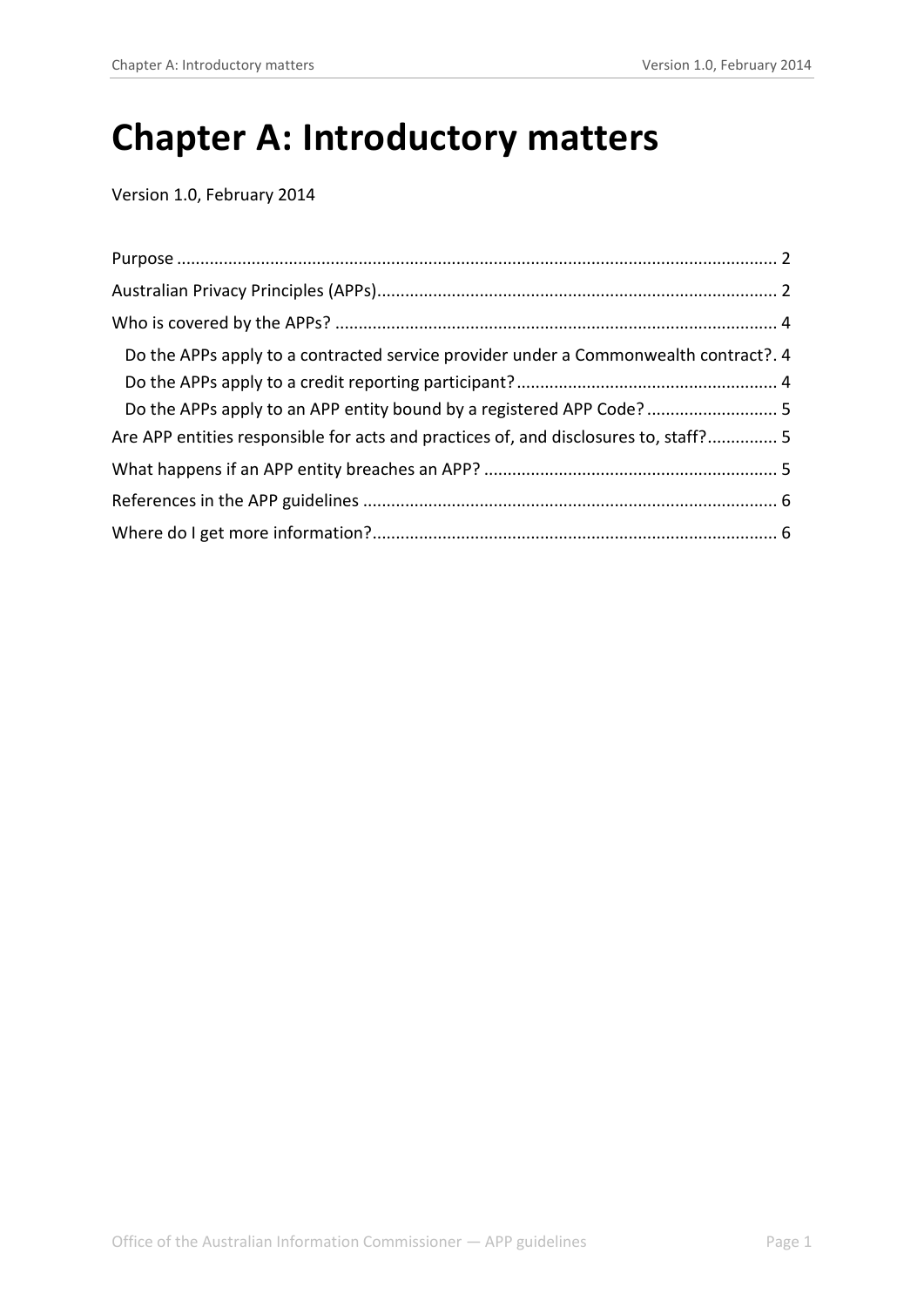### <span id="page-1-0"></span>**Purpose**

A.[1](#page-0-0) The Australian Information Commissioner<sup>1</sup> issues these Australian Privacy Principles guidelines (APP guidelines) under s 28(1) of the *Privacy Act 1988* (Privacy Act). [2](#page-1-2) These guidelines are not a legislative instrument (s 28(4)).

<span id="page-1-7"></span>A.2 The APP guidelines outline:

- the mandatory requirements in the Australian Privacy Principles (APPs), which are set out in Schedule 1 of the Privacy Act — generally indicated by 'must' or 'is required to'
- the Information Commissioner's interpretation of the APPs, including the matters that the Office of the Australian Information Commissioner (OAIC) may take into account when exercising functions and powers relating to the APPs — generally indicated by 'should' or 'is expected to'
- examples that explain how the APPs may apply to particular circumstances generally indicated by 'for example' or 'examples include'. Any examples given are not intended to be prescriptive or exhaustive of how an entity may comply with the mandatory requirements in the APPs; the particular circumstances of an entity will also be relevant
- good privacy practice to supplement minimum compliance with the mandatory requirements in the APPs — generally indicated by 'could'.

A.3 The APP guidelines are not legally binding and do not constitute legal advice about how an entity should comply with the APPs in particular circumstances. An entity may wish to seek independent legal advice where appropriate.

# <span id="page-1-1"></span>**Australian Privacy Principles (APPs)**

A.4 The APP guidelines should be read together with the full text of the APPs in the Privacy Act.<sup>[3](#page-1-3)</sup>

A.5 The APPs are legally binding principles which are the cornerstone of the privacy protection framework in the Privacy Act.<sup>[4](#page-1-4)</sup> The APPs set out standards, rights and obligations in relation to handling, holding, accessing and correcting personal information. They apply to most Australian Government (and Norfolk Island Government) agencies and some private sector organisations  $-$  collectively referred to as APP entities (see paragraph[s A.11–](#page-3-3)[A.13\)](#page-3-4).<sup>[5](#page-1-5)</sup>

<sup>-</sup> $1$  In the APP guidelines, where the Information Commissioner is referred to in a paragraph, all subsequent references to 'the Commissioner' within that paragraph also relate to the Information Commissioner.

<span id="page-1-2"></span> $2$  Section 28(1) of the Privacy Act sets out the guidance related functions of the Information Commissioner, including 'making guidelines for the avoidance of acts or practices that may or might be interferences with

<span id="page-1-3"></span>the privacy of individuals, or which may otherwise have any adverse effects on the privacy of individuals'.<br><sup>3</sup> For the full text of the Australian Privacy Principles, see OAIC, *Privacy Fact Sheet 17: Australian Privacy Principles*, OAIC website [<www.oaic.gov.au>](http://www.oaic.gov.au/), and *Privacy Act 1988*, Schedule 1, Comlaw website <www.comlaw.gov.au>. <sup>4</sup> Explanatory Memorandum, Privacy Amendment (Enhancing Privacy Protection) Bill 2012, p 52.

<span id="page-1-4"></span>

<span id="page-1-6"></span><span id="page-1-5"></span><sup>&</sup>lt;sup>5</sup> The APPs do not apply to Australian Capital Territory Government agencies. Rather, the IPPs continue to apply. The *Privacy Act 1988*, as in operation on 1 July 1994, continues to apply to ACT Government agencies pursuant to the *Australian Capital Territory Government Service (Consequential Provisions) Act 1994.*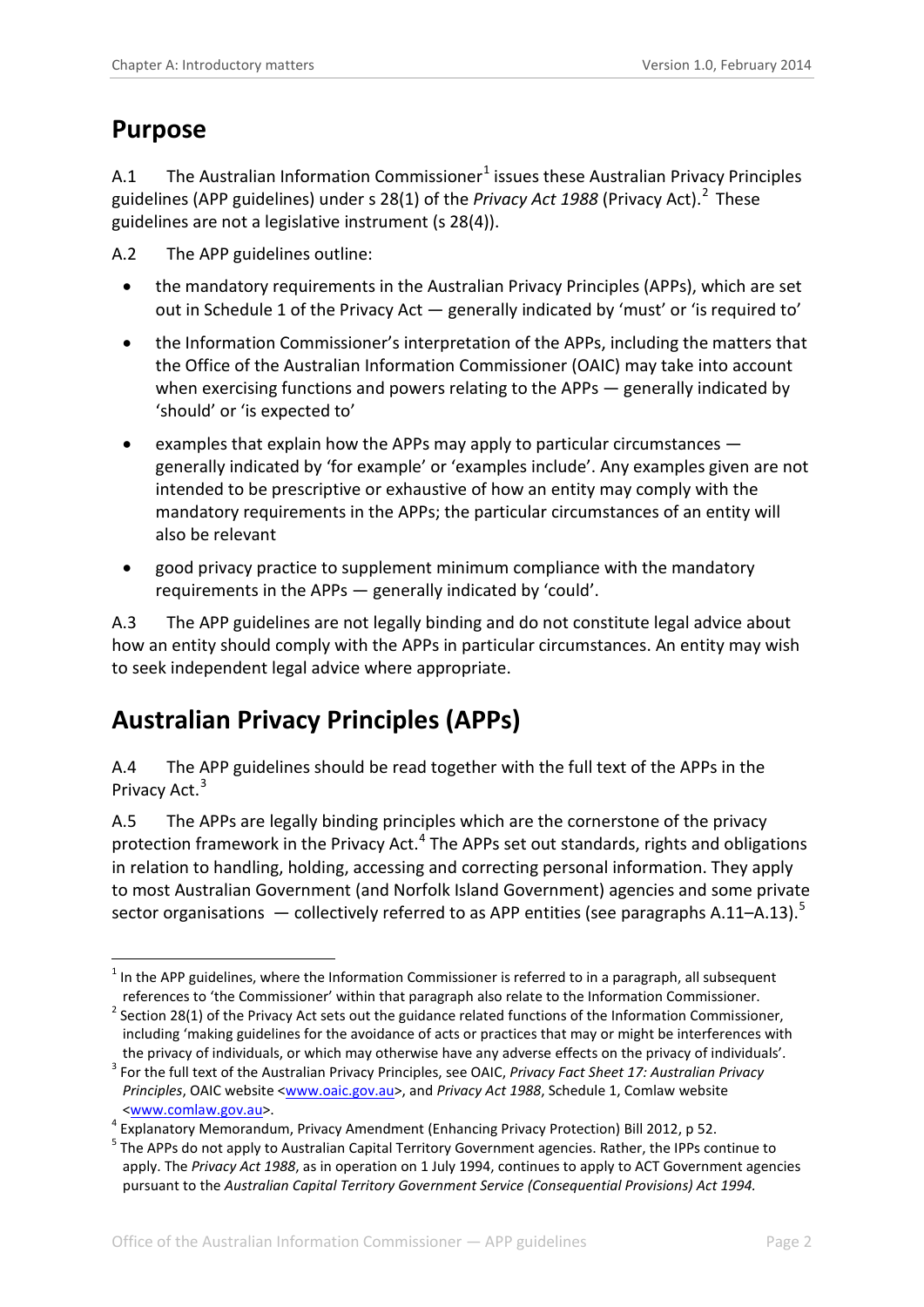A.6 The APPs are principles-based law. This provides APP entities with the flexibility to tailor their personal information handling practices to their diverse needs and business models, and to the diverse needs of individuals. [6](#page-1-6) The APPs are also technology neutral, applying equally to paper-based and digital environments. This is intended to preserve their relevance and applicability, in a context of continually changing and emerging technologies.

A.7 The APPs are structured to reflect the personal information lifecycle. They are grouped into five parts:

- Part  $1 -$  Consideration of personal information privacy (APPs 1 and 2)
- Part 2 Collection of personal information (APPs 3, 4 and 5)
- Part 3 Dealing with personal information (APPs 6, 7, 8 and 9)
- Part 4 Integrity of personal information (APPs 10 and 11)
- Part 5 Access to, and correction of, personal information (APPs 12 and 13).

A.8 The requirements in each of these principles interact with and complement each other. For example, when collecting personal information, an APP entity should consider the requirements in Part 2 as well as in Part 4 concerning the integrity of the information.

A.9 In developing the APP guidelines, the Information Commissioner has had regard to the objects of the Privacy Act, stated in s 2A:

- promoting the protection of the privacy of individuals
- recognising that the protection of the privacy of individuals is balanced with the interests of entities in carrying out their functions or activities
- providing the basis for nationally consistent regulation of privacy and the handling of personal information
- promoting responsible and transparent handling of personal information by entities
- facilitating an efficient credit reporting system while ensuring that the privacy of individuals is respected
- facilitating the free flow of information across national borders while ensuring that the privacy of individuals is respected
- providing a means for individuals to complain about an alleged interference with their privacy
- implementing Australia's international obligation in relation to privacy.

A.10 The structure of the APP guidelines reflects the structure of the APPs: APPs 1 to 13 are each dealt with in separate chapters. The number of the chapter corresponds to the number of the APP. Chapters A to D contain guidance on general matters, including an explanation of key concepts that are used throughout the APPs and the APP guidelines (Chapter B), and guidance on permitted general situations (Chapter C) and permitted health situations (Chapter D), which are also relevant to a number of APPs.

<span id="page-2-0"></span>-

 $6$  Explanatory Memorandum, Privacy Amendment (Enhancing Privacy Protection) Bill 2012, p 52.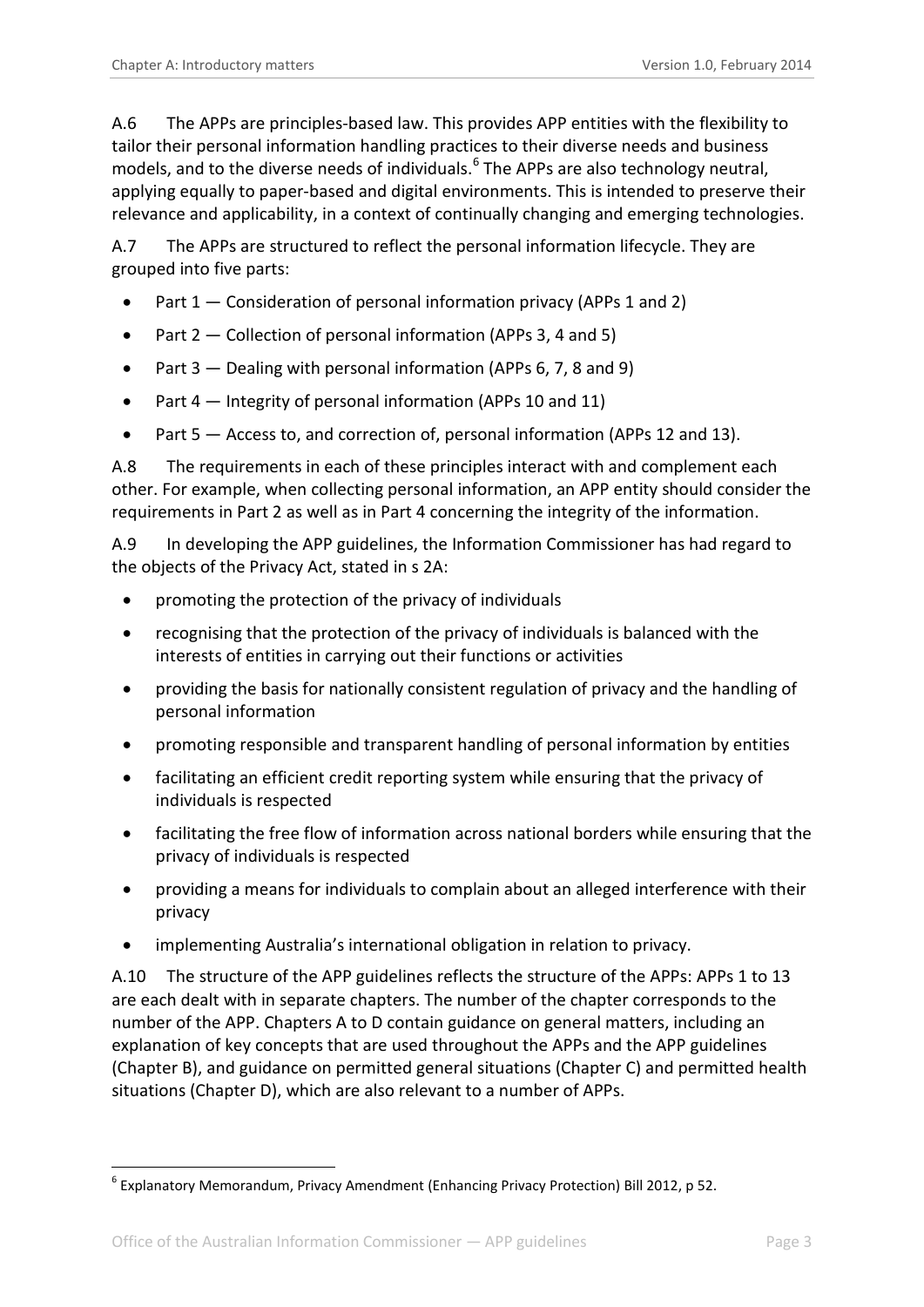# <span id="page-3-0"></span>**Who is covered by the APPs?**

<span id="page-3-3"></span>A.11 The APPs apply to APP entities (s 15). The term 'APP entity' means an agency or organisation (s 6(1)) and is discussed in more detail in Chapter B (Key concepts).

A.12 The APPs extend to an act or practice of an APP entity occurring outside Australia and the external Territories (s 5B). However, if the APP entity is an organisation, the organisation must also have an Australian link (s 5B(1A)). The term 'Australian link' is discussed in Chapter B (Key concepts).

A.13 In some circumstances, an act or practice of an APP entity is exempt from the Privacy Act, including the APPs. For example, an act done, or a practice engaged in by a Federal Court is exempt, except for acts or practices in respect of a matter of an administrative nature (s 7(1)(a)(ii) and (b)). The 'employee records' exemption (s 7B(3)) is an example of an exemption that applies to an act or practice of an organisation.

#### <span id="page-3-4"></span><span id="page-3-1"></span>**Do the APPs apply to a contracted service provider under a Commonwealth contract?**

A.14 Special provisions apply to a contracted service provider (including a subcontractor) handling personal information under a Commonwealth contract. The term 'contracted service provider' is defined in s 6(1) and includes an organisation that is or was a party to a Commonwealth contract and that is or was responsible for providing services to an agency under that contract. The term also includes a sub-contractor for the contract. The term 'Commonwealth contract' is also defined in s 6(1) to mean a contract, to which the Commonwealth, Norfolk Island or an agency is or was a party, under which services are to be, or were to be, provided to an agency.

A.15 An agency entering into a Commonwealth contract must take contractual measures to ensure that the other party (the contracted service provider) does not do an act, or engage in a practice, that would breach an APP if done or engaged in by the agency (s 95B). In effect, s 95B ensures that the contracted service provider complies with the APPs as if it were an agency in respect of its activities under the contract. However, it is the contract that is the primary source of the contracted service provider's privacy obligations in relation to its activities under the contract.

A.16 If a provision of a Commonwealth contract authorises an organisation that is a contracted service provider to do an act or practice that would otherwise breach the APPs, an act done or practice engaged in for the purposes of meeting that obligation will not breach the APPs (s 6A(2)). A contract may include such a provision where, for example, the APPs contain different requirements for agencies and organisations. However, an act done or practice engaged in by the contracted service provider that is contrary to or inconsistent with such a contractual provision, is an 'interference with the privacy of an individual' (s 13(3)) (see paragraph [A.23](#page-4-3) below).

#### <span id="page-3-2"></span>**Do the APPs apply to a credit reporting participant?**

A.17 Part IIIA of the Privacy Act contains requirements for the handling of credit-related personal information by credit reporting participants, including credit reporting bodies, credit providers and some other third party recipients of that information. The provisions in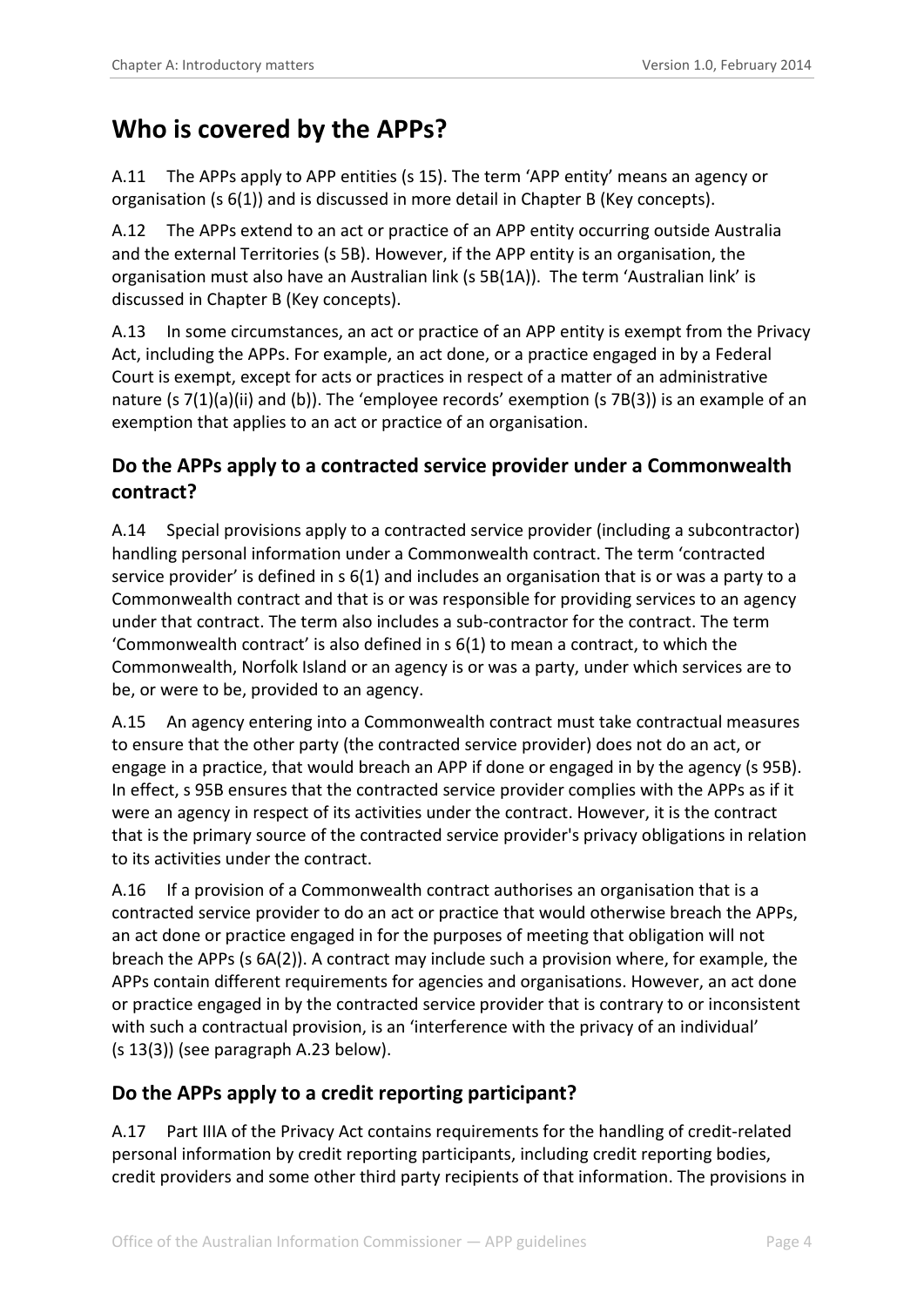Pt IIIA make clear whether the obligations in Pt IIIA replace relevant APPs or apply in addition to relevant APPs.

A.18 The APPs will apply to any credit reporting participant that is an APP entity in relation to the handling of personal information not regulated by Pt IIIA.<sup>[7](#page-2-0)</sup>

#### <span id="page-4-0"></span>**Do the APPs apply to an APP entity bound by a registered APP Code?**

A.19 A 'registered APP code' is defined as an APP code that is included on the Codes Register and that is in force (s 26B(1)). A registered APP code does not replace the APPs for the entities which it binds, but operates in addition to the requirements of the APPs.<sup>[8](#page-4-4)</sup> Therefore, an APP entity that is bound by an APP code must comply with both the APPs and the APP code.

A.20 Registered APP codes are discussed in more detail in Chapter B (Key concepts).

# <span id="page-4-1"></span>**Are APP entities responsible for acts and practices of, and disclosures to, staff?**

A.21 An act done or practice engaged in by a person in one of the following categories is taken to be an act done or practice engaged in by the APP entity:

- a person employed by, or in the service of an APP entity, in performing the duties of the person's employment
- a person on behalf of an unincorporated body or other body that is established by or under a Commonwealth (or Norfolk Island) enactment, for the purpose of assisting or performing functions in connection with an APP entity
- a member, staff member or special member of the Australian Federal Police in performing duties as such a member (s 8(1)).

A.22 Information disclosed to a person or member in one of the preceding categories is also taken to be information disclosed to the APP entity.

## <span id="page-4-2"></span>**What happens if an APP entity breaches an APP?**

<span id="page-4-3"></span>A.23 An act or practice of an APP entity that occurs on or after 12 March 2014 and that breaches an APP in relation to personal information about an individual, is 'an interference with the privacy' of the individual (s 13(1)).

A.24 The Information Commissioner has powers to investigate possible interferences with privacy, either following a complaint by the individual concerned or on the Commissioner's own initiative (Part V of the Privacy Act). Where an individual makes a complaint, the Commissioner will generally attempt to conciliate the complaint (s 40A). The Commissioner also has a range of enforcement powers and other remedies available.

-

<sup>7</sup> Further information about Part IIIA is contained in OAIC *Privacy Business Resource 3: Credit reporting – what has changed*, OAIC website <www.oaic.gov.au>. <sup>8</sup> Explanatory Memorandum, Privacy Amendment (Enhancing Privacy Protection) Bill 2012, p 199.

<span id="page-4-4"></span>